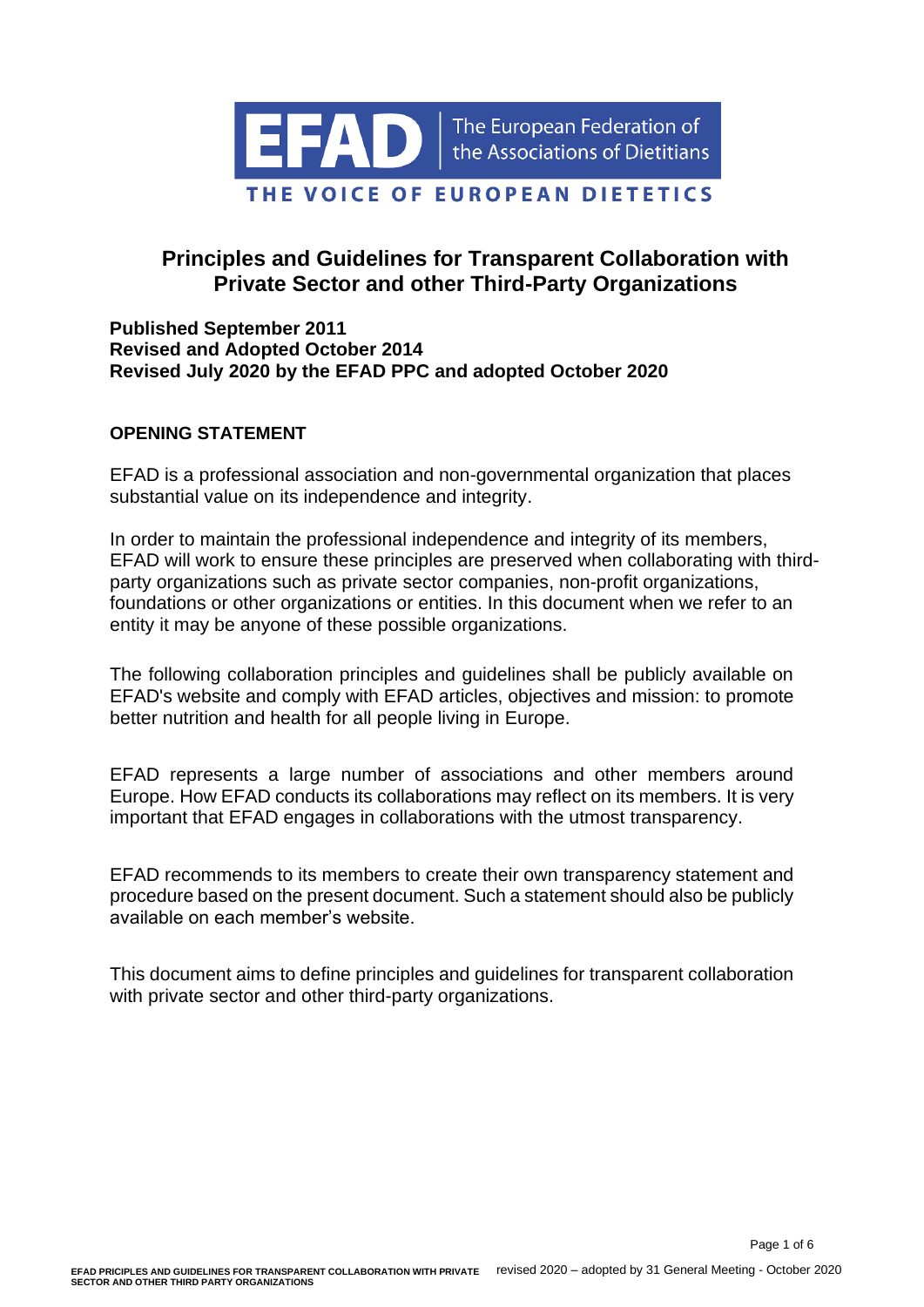### **INTRODUCTION**

EFAD recognises the value of increased collaboration with organisations companies and foundations – such as shared knowledge or services, dissemination of information, or financial support – while maintaining its integrity, independence and the professional standing of its members.

Collaborations can take many forms, such as partnerships, sponsorships or promotional activities. Such collaborations can mutually support the aims of EFAD and of the collaborating organization. Forming new alliances is a positive way forward for EFAD in promoting its aims, aspirations and its effectiveness as well as improving the health of the people of Europe.

#### **Partnership** is defined as:

Joint participation in an activity, project or event, where an entity is involved in direct collaboration with EFAD, in addition to providing support. It is also possible that EFAD will support an entity to meet joint aims, such as product improvement which may lead to better public health nutrition.

Whilst EFAD recognizes that partnerships are essential in advancing EFAD's objectives, any partnership that EFAD undertakes should in no way compromise, or be perceived to compromise, the independence of EFAD's decision making processes. The independence of the internal policy making, political judgement and annual activities of EFAD must not be influenced by a partner's economic support.

#### **Sponsorship** is defined as:

The acceptance of contributions of money, services and products by EFAD, including instances where such sponsorships were initiated or sought by EFAD. EFAD can enter into sponsorship with entities that hold views and practices that are not contrary to EFAD's mission and values. EFAD will only accept funding that does not compromise its core principles and does not restrict its ability to address relevant issues freely.

#### **Promotion** is defined as:

The publication and/or dissemination of information, on behalf of a collaborator, in the EFAD newsletter or conference program or on the EFAD web site and social media presence.

The distribution of collaborator's information or questionnaires by direct mailing to National Dietetic Associations or web site users will take place in accordance with GDPR legislation. Some possible examples are educational programs of interest to dietitians offered by an entity, a conference advertiser or a food company funding a research project.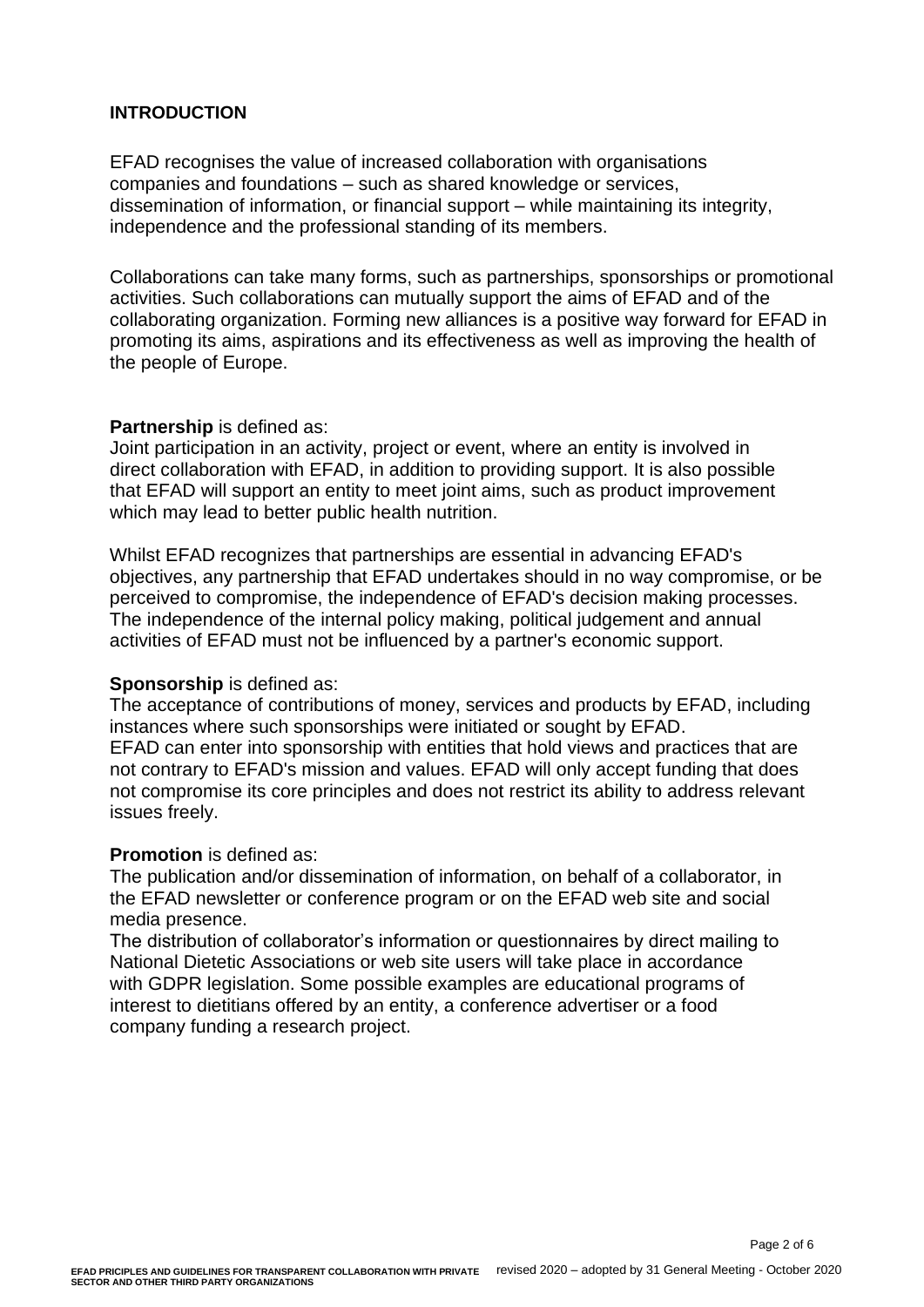# **Collaboration principles**

Every collaboration between EFAD and an entity will have to adhere to the following principles:

- The collaboration contributes in an effective manner to the mission, goals, strategic plan and code of ethics of EFAD
- The cooperation is not in violation of any local, national or international law
- Collaboration does not result in influence on EFAD's own policies and practices.
- In the event the collaboration is a research project, this should follow ethical standards for research as outlined in the Declaration of Helsinki<sup>1</sup>
- EFAD retains independent decision regarding advice on health, food, nutrition and dietetics
- EFAD will not, under any circumstances, work with
	- Organizations that are characterized predominantly by sales and / or production of foods which are not conducive to a healthy lifestyle and / or optimizing nutritional status<sup>2</sup>
	- Organizations which are active in or profit predominantly from the production of tobacco and / or alcoholic beverages and / or armaments and / or illegal substances

<sup>1</sup> WMA. Declaration of Helsinki, Version October 2013 1964 [2018-03-29]. Available from: [https://www.wma.net/policies-post/wma](https://www.wma.net/policies-post/wma-declaration-of-helsinki-ethical-principles-for-medical-research-involving-human-subjects)[declaration-of-helsinki-ethical-principles-for-medical-research-involving-human-subjects.](https://www.wma.net/policies-post/wma-declaration-of-helsinki-ethical-principles-for-medical-research-involving-human-subjects)

 $^2$  European Commission regulations on Health and Nutrient claims [http://ec.europa.eu/food/food/labellingnutrition/claims/index\\_en.htm](http://ec.europa.eu/food/food/labellingnutrition/claims/index_en.htm)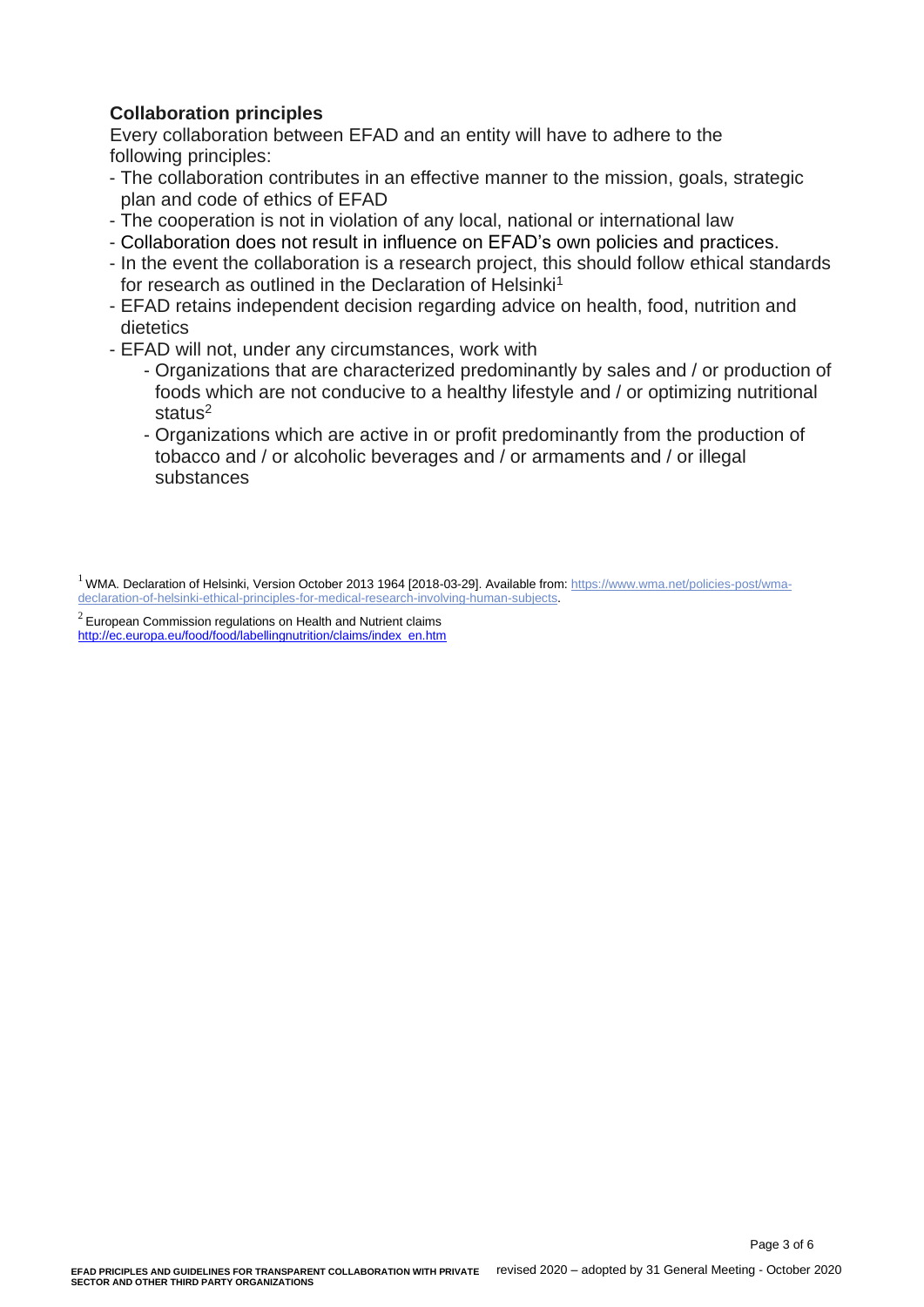## **GUIDELINES FOR COLLABORATION WITH PRIVATE SECTOR OR OTHER THIRD PARTY ORGANIZATIONS**

The guidelines for collaboration with entities are aligned with the principles. They are intended as an operational set of rules to guide the collaboration and ensure transparency.

- 1. Collaboration support (financial or other form) can be allocated only for specific projects or activities, not for core business of EFAD.
- 2. At minimum, EC members, and EFAD staff sign a disclosure of interest statement as described in the policy on disclosure of interest.
- 3. For all new collaborations, an interest disclosure statement has to be signed by the EFAD collaborator.
- 4. EFAD will not fund its working budget from collaborations. For specific financial information refer to the EFAD transparency statement. <http://www.efad.org/en-us/about-this-website/transparency/> The transparency statement will be updated annually by EFAD Treasurer.
- 5. Any request from an organization to use EFAD's name and/or logo must be made in writing (based on the EFAD Policy on Endorsement [http://www.efad.org/media/2028/efad-policy-on-endorsement\\_2017.pdf](http://www.efad.org/media/2028/efad-policy-on-endorsement_2017.pdf))
- 6. The name and the logo of EFAD must never be used in any promotion by companies without obtaining prior formal/legal written agreement (based on the EFAD Policy on Endorsement)
- 7. All financial transactions should be overseen by the Honorary Treasurer of EFAD.
- 8. EFAD reserves the right to refuse new collaborations or terminate existing collaborations if it diverts from the agreed terms or if the entity risks bringing the reputation of EFAD into disrepute.
- 9. A list of projects and collaborators including a short scope of the projects will be available on the EFAD website and updated regularly. Communication about status of projects is provided annually at the non-business part of the General Meeting.
- 10. New collaboration agreements will be communicated via newsflash to all members with the link described in nr. 9.
- 11. Email addresses, held by EFAD in compliance with data privacy laws, will not be shared with any collaborator.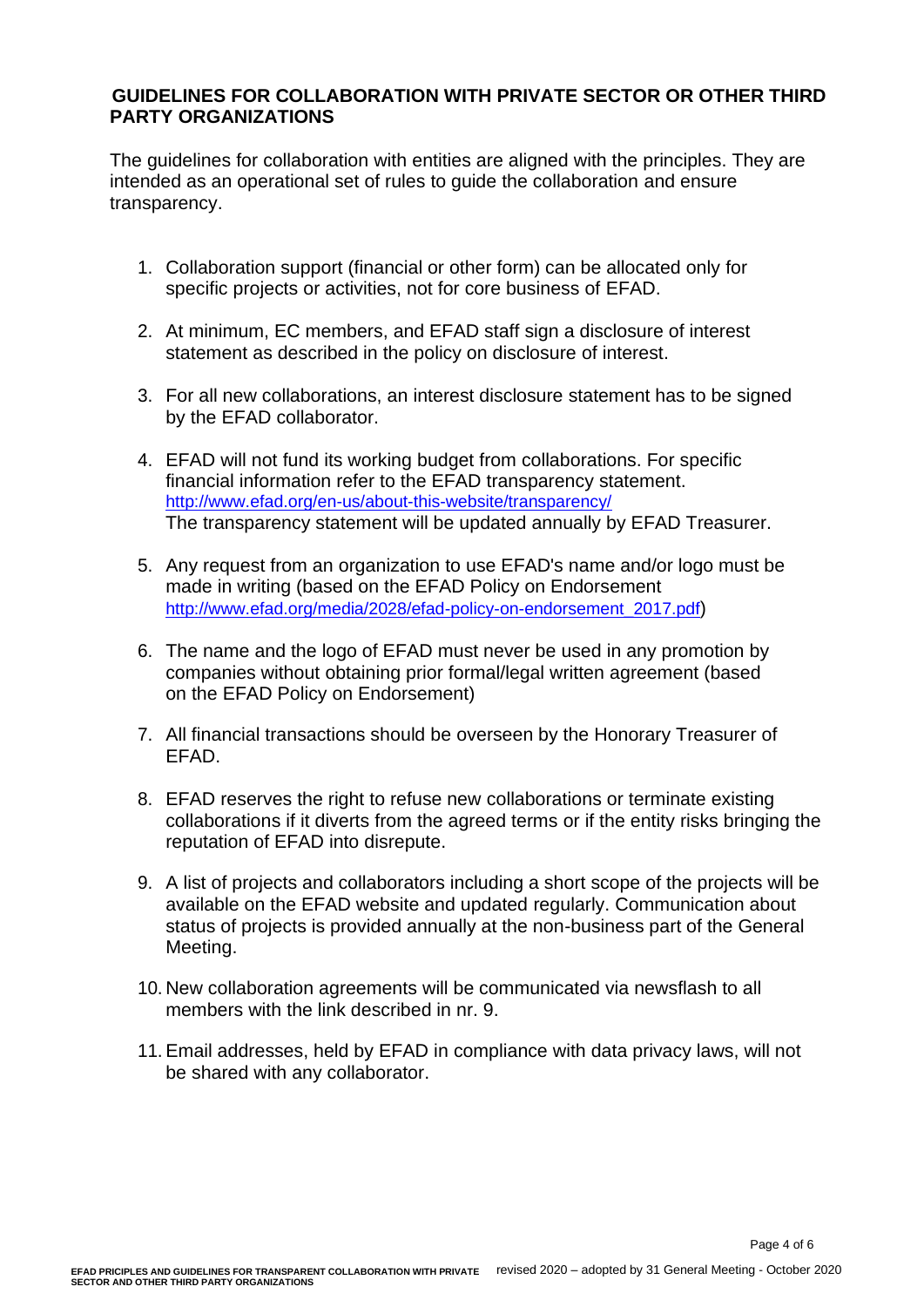# **PROCEDURE FOR EVALUATING A PROPOSAL FOR COLLABORATION**

Collaboration (partnership, sponsorship, promotion) opportunities will be assessed by EFAD's Executive Committee on a case by case basis, while respecting EFAD's principles (chart below),